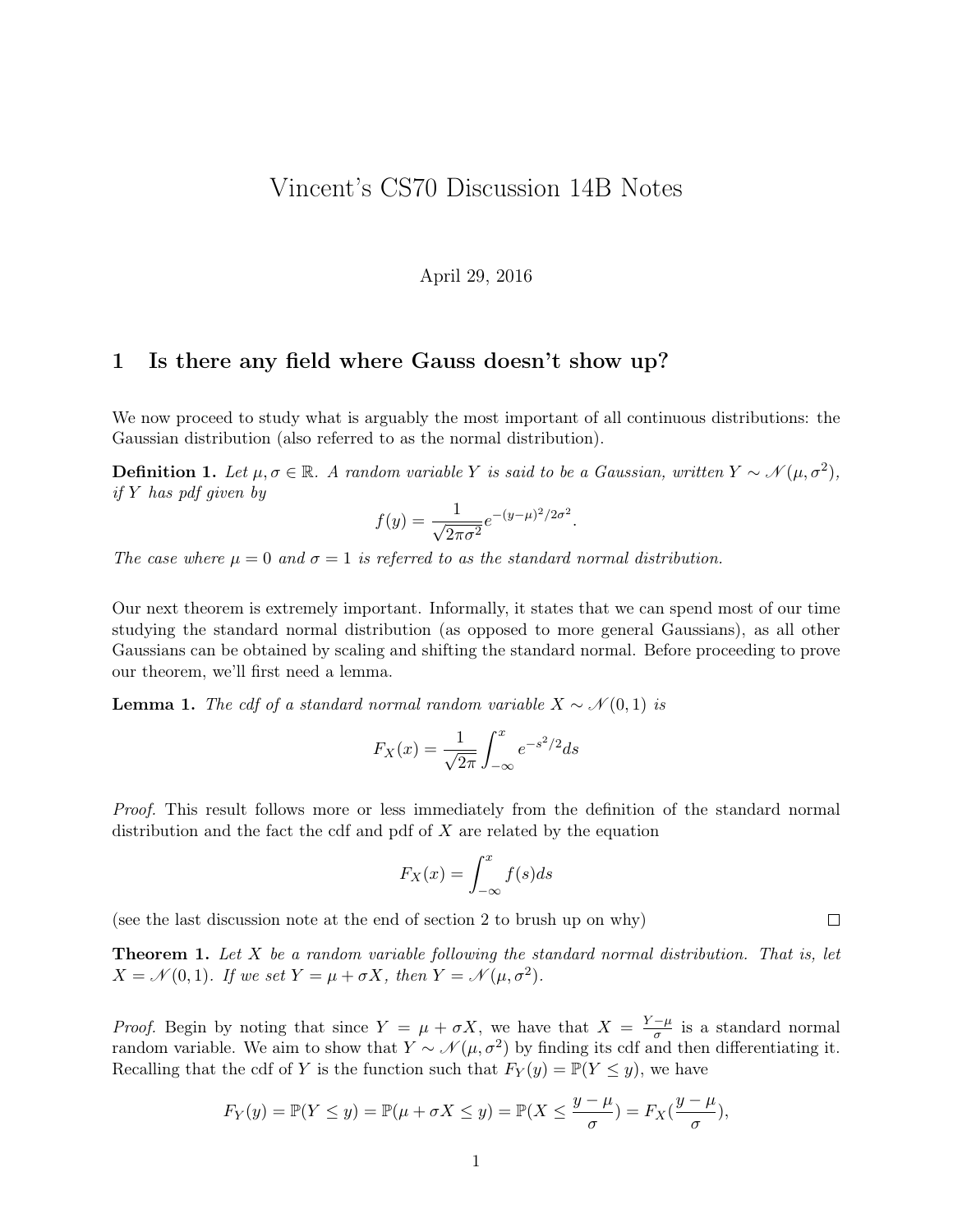where  $F_X$  is the cdf of X.

Now, we differentiate  $F_Y(y)$  to see that

$$
f_Y(y) = \frac{d}{dy}(F_Y(y))
$$
  
= 
$$
\frac{d}{dy}(F_X(\frac{y-\mu}{\sigma}))
$$
  
= 
$$
\frac{1}{\sigma} \frac{1}{\sqrt{2\pi}} e^{-(y-\mu)^2/2\sigma^2}
$$
  
= 
$$
\frac{1}{\sqrt{2\pi\sigma^2}} e^{-(y-\mu)^2/2\sigma^2},
$$

where the third line follows from the (possibly long forgotten) chain rule from calculus.

 $\Box$ 

As a first example of how the theorem above comes in handy, we have the following result.

Corollary 1. Let  $Y \sim \mathcal{N}(\mu, \sigma^2)$ . Then,

$$
E[Y] = \mu \text{ and } Var(Y) = \sigma^2.
$$

*Proof.* We show the result for  $X \sim \mathcal{N}(0, 1)$ , and from there our result follows from properties of expectation and variance, along with the fact that we can write  $Y = \mu + \sigma X$ . First, we see that

$$
E[X] = \int_{-\infty}^{\infty} \frac{x}{\sqrt{2\pi}} e^{-x^2/2} dx = 0
$$

as x is an odd function,  $e^{-x^2}$  is an even function, so their product is an odd function and we are integrating with symmetric bounds.

To see that  $Var(X) = 1$ , we examine that as we computed  $E[X] = 0$  above.

$$
Var(X) = E[X2] - (E[X])2 = E[X2] = \int_{-\infty}^{\infty} \frac{x^{2}}{\sqrt{2\pi}} e^{-x^{2}/2} dx.
$$

From here, to show that  $\int_{-\infty}^{\infty}$  $\frac{x^2}{\sqrt{2\pi}}e^{-x^2/2}dx=1$  becomes an exercise in elementary calculus that we leave to the especially bored reader to verify.  $\Box$